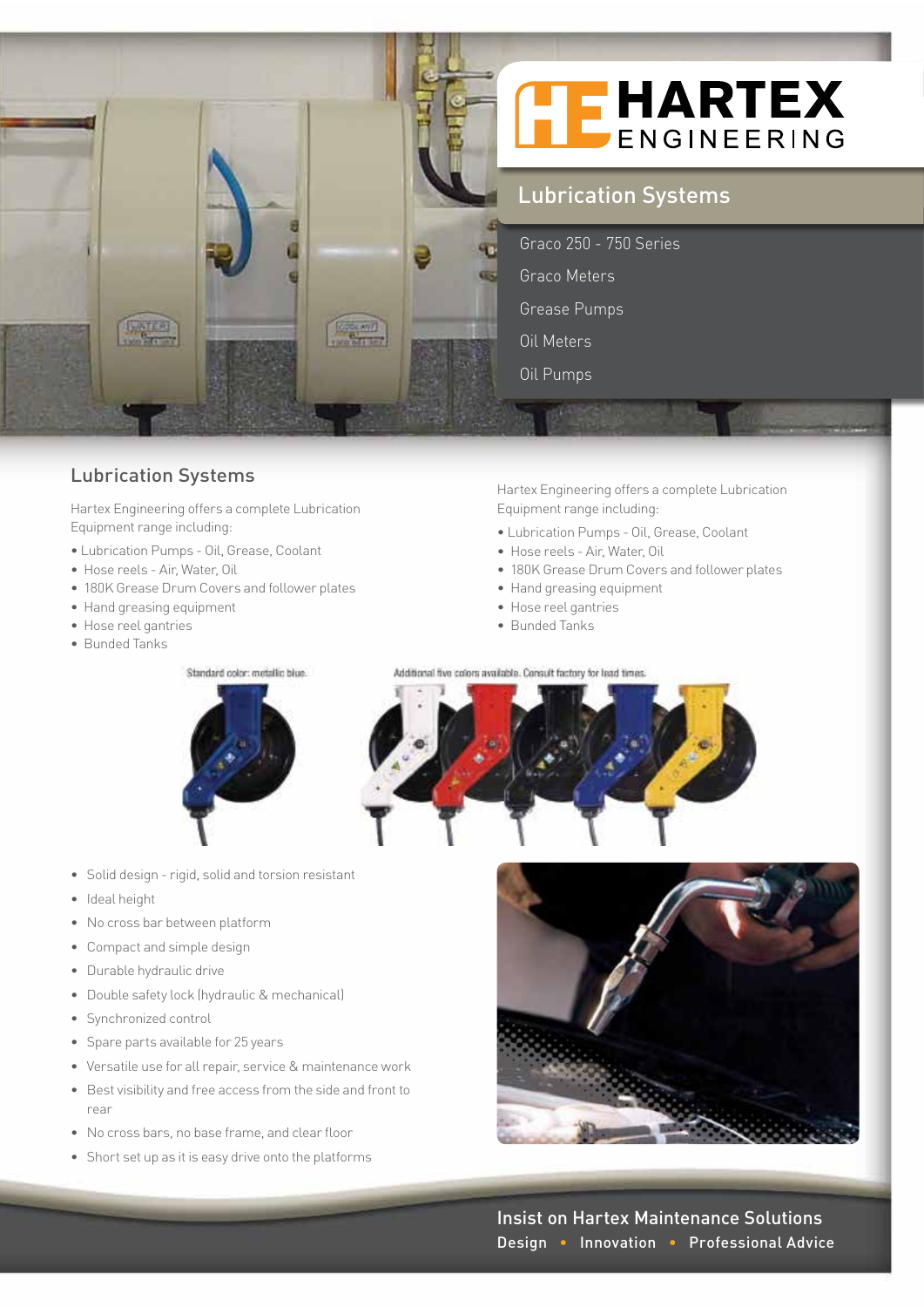

Hartex Engineering offers a complete Lubrication Equipment range including:

- Lubrication Pumps Oil, Grease, Coolant
- Hose reels Air, Water, Oil
- 180K Grease Drum Covers and follower plates
- Hand greasing equipment
- Hose reel gantries
- Bunded Bulk Oil Tanks
- Electronic Tank Monitoring Systems
- Tank Cleaning Services





Preferred Service Provider for:

- Brisbane City Council
- Brisbane Transport 5 Depots
- State Transit, NSW 11 Depots
- Komatsu 5 Depots
- Westrac 1 Depot
- Toll Group 22 Depots
- Linfox 15 Depots

Insist on Hartex Maintenance Solutions Design • Innovation • Professional Advice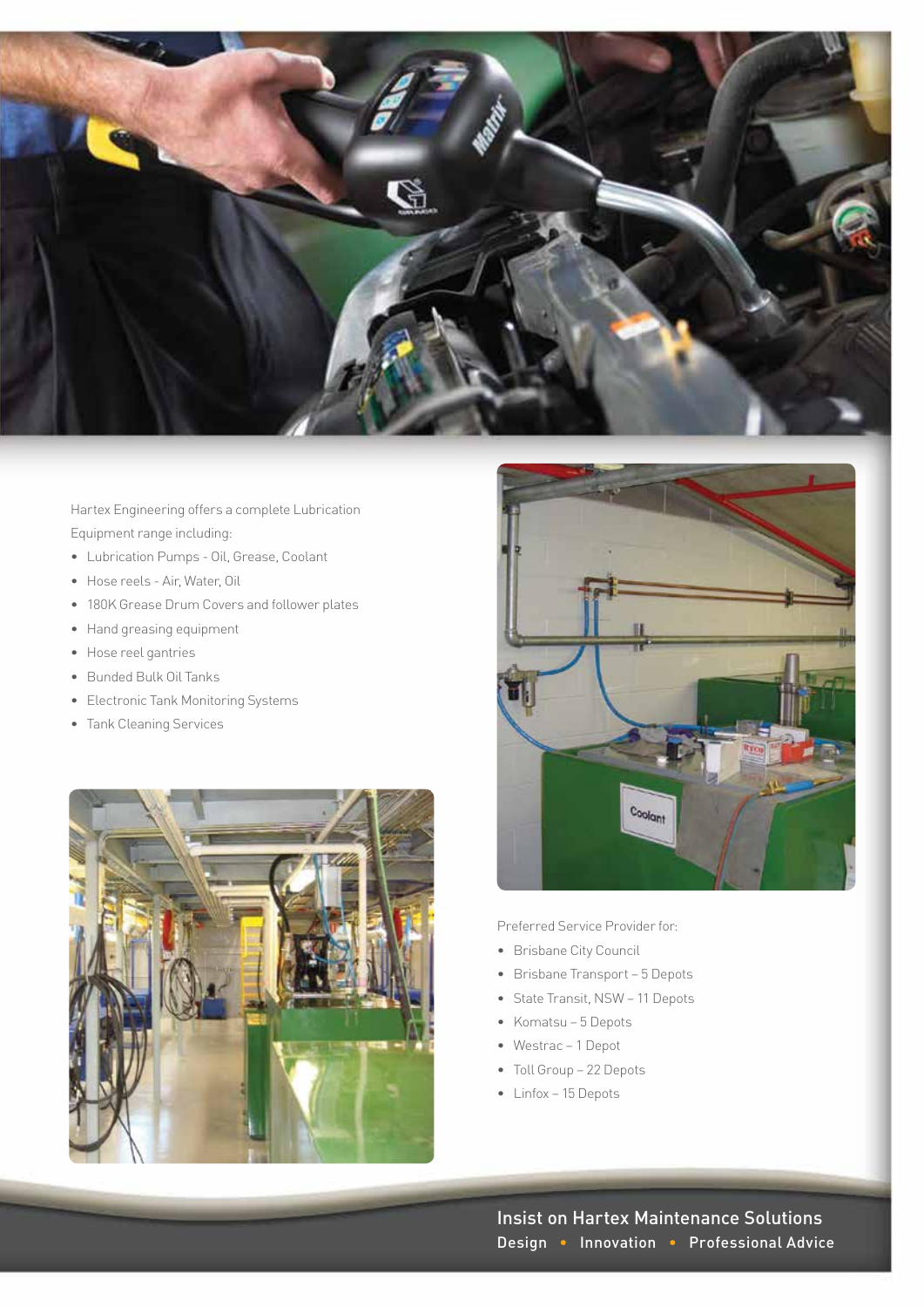Graco 250 - 750 Series

Graco Meters

Grease Pumps

Oil Meters

Oil Punmps

## Advantages:

- Geniune Hartex Engineered Solutions designed to optimise lubrication system performance
- Over 20 years experience to give peace of mind that what Hartex specify will work
- Piping Services include:
- High Pressure oil and grease systems
- Waste oil systems
- Waste coolant systems
- Coolant dispensing
- Compressed air piping and equipment
- Nitrogen supply systems (high performance vehicles)

Wireless Fluid Monitoring Systems - Graco Matrix





At Hartex we manufacture bulk oil and waste oil tanks to comply with AS1692.

Inground or above ground tank and piping systems